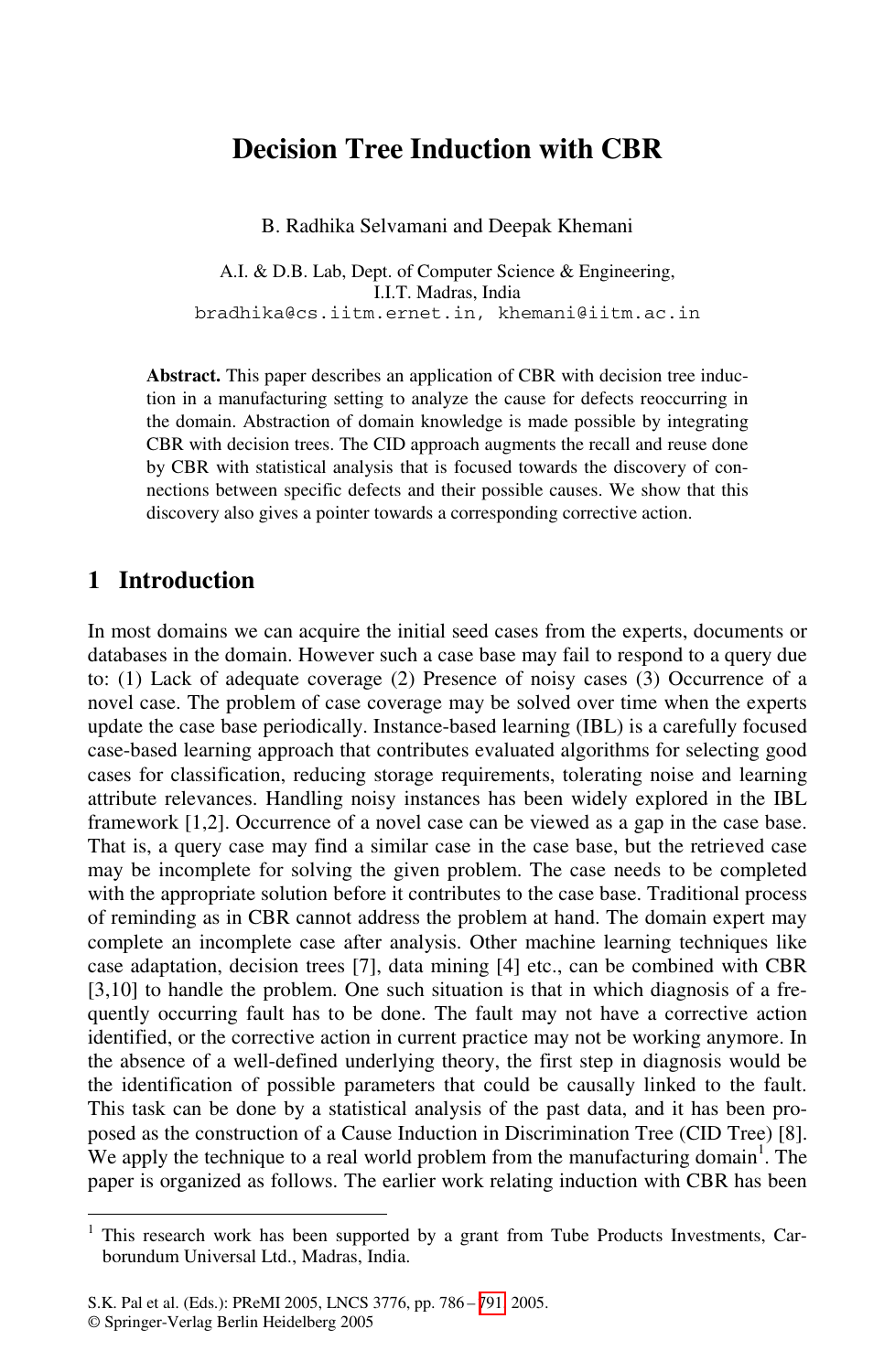discussed. The domain where the algorithm has been applied and the experimental set up are explained. Finally the results obtained and the conclusions are given.

# **2 Domain**

The domain is manufacturing steel strips. The raw material is in the form of a coil that passes through various process departments as follows. The pickling department first treats the coil with acid. The coils are then cut into strips of required length and width in the slitting department. The strips are reduced to the required thickness by drawing the steel sheets through a number of passes in a cold roll mill (CRM). Then the strips are subjected to annealing. Tests are done on the strips to check if they satisfy the required physical and mechanical properties. The parameters affecting the final product are the chemical properties of the raw coil used, the preprocessing parameters, the load and pressure parameters during drawing and the annealing parameters. The final steel sheets may have various defects like scratches, edge cracks, dent punch etc. When a defect is found, the strip is remade with modified parameters.

A CBR system was installed to capture the case history in the domain. All the cases manufactured are added to the case base. The case base evolves with each instance of manufacturing. Whenever a defect is seen, the case base is consulted for remedies. If no case is found, the defective case is added to the case base after appropriate analysis on the defect. The aim of the current work is to help the experts analyze the defects when the CBR system lacks the required information explicitly.

#### **2.1 Case Structure**

The cases are sought for a solution whenever there occurs a defect in the products. The problem space of the case is made up of the design attributes, the process parameters and the defect description. The solution space consists of possible remedies, which are suggested changes to the process parameters. The solution hence depends on the context provided by the problem space. A case is incomplete when it describes a defective with no corresponding solution. A case without a solution has no utility and hence considered a gap. The aim is to provide the experts with a set of suggestions to complete these cases and thus eliminate the gaps in the system

## **3 CBR with Cause Induction**

CBR with cause induction algorithm CID Tree [8,9] was applied in the domain. The CIDTree method has two phases. The construction of the discrimination tree based on defect clusters constitutes the first phase and the induction process the second phase. During the first phase, the cases are labeled as good or bad based on the presence or absence of the defect to be analyzed. The labeled cases are then used in building up a discrimination tree (We used c4.5 induction algorithm for the experiments). Investigating the possible causes for the defect forms the second phase of the method. The aim of the analysis is to select a pair of nodes under the same parent, such that each has high importance with respect to the alternative classes (Good, Bad). One can observe that if there were a single identifi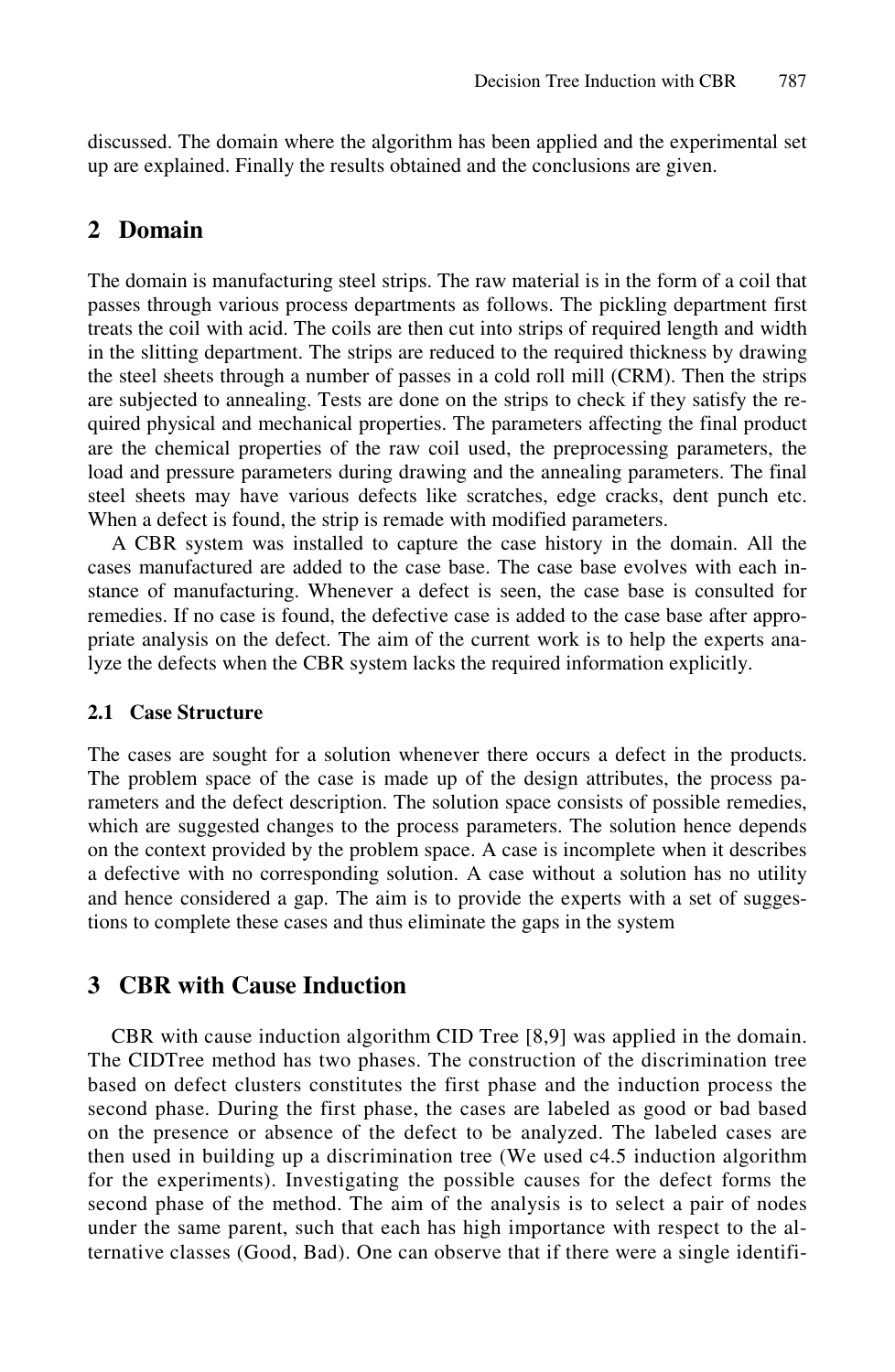able cause for the defect in the case records then it would show up at the root of a three-node induction tree. The fact that in practice the induction trees are layered implies that this is not the case. In this situation, the CID algorithm inspects the tree to locate the most likely cause or causes for the given defect. The data is presumably noisy as well. The relevance score for each node P in causing the defect is calculated as follows. \*Ns<sup>2</sup>)/(Np<sup>2</sup>\*Ds<sup>2</sup>)



**Fig. 1.** Distribution of Cases at the Nodes

Np,Dp are the number of good and bad cases under the node P.

Ns,Ds are the number of good and bad cases under the sibling node S.

N, D are the numer of good and bad cases present at the root.

Note that relevance score depends only upon the number of cases under the two nodes. It is high when the node P has rela-

tively high number of defective cases compared to S. If P has more than one sibling, their numbers are clubbed into the parameters Ns and Ds.

#### **3.1 Relevance of the Node**

A node represents a pattern observed among the instances, which is the path of the node from the root (Fig.1). A decision tree holds all patterns that provide better classification accuracy within an optimum height. The number of defective/good instances classified under a node can be used to measure the support and confidence of the pattern causing a defective/good case. Let P be a node representing a pattern, the alternative pattern formed by changing the last decision is the sibling node S. We look at the statements ( $P \Rightarrow$  Defect), which is to be read as node P is the cause of the defect and (P=>Good) read as P reduces defects.

Support( $P \Rightarrow$  Defect) : Fraction of defects under node P over all cases =  $D_p/(N+D)$ . (1) Confidence(P=>Defect) : Fraction of defects among those under the node  $P = D_p/(N_p + D_p)$  (2) Support (P => Good) : Fraction of good cases under node P over all cases =  $N_n/(N+D)$ . (3) Confidence(P=>Good): Fract. of good cases among those under the node  $P = N_p/(N_p+D_p)$ . (4)

Maximize support and confidence  $(P \Rightarrow Defect)$ :

$$
D_p^2 / (N+D)^* (N_p + D_p) \quad . \tag{1x 2}
$$

Minimize support and confidence  $(P \Rightarrow Good)$ :

$$
N_p^2 / (N+D) * (N_p + D_p) \tag{3 x 4}
$$

Minimize support and confidence  $(S = > Defect)$ :

$$
D_s^2 / (N+D) * (N_s + D_s) \tag{5}
$$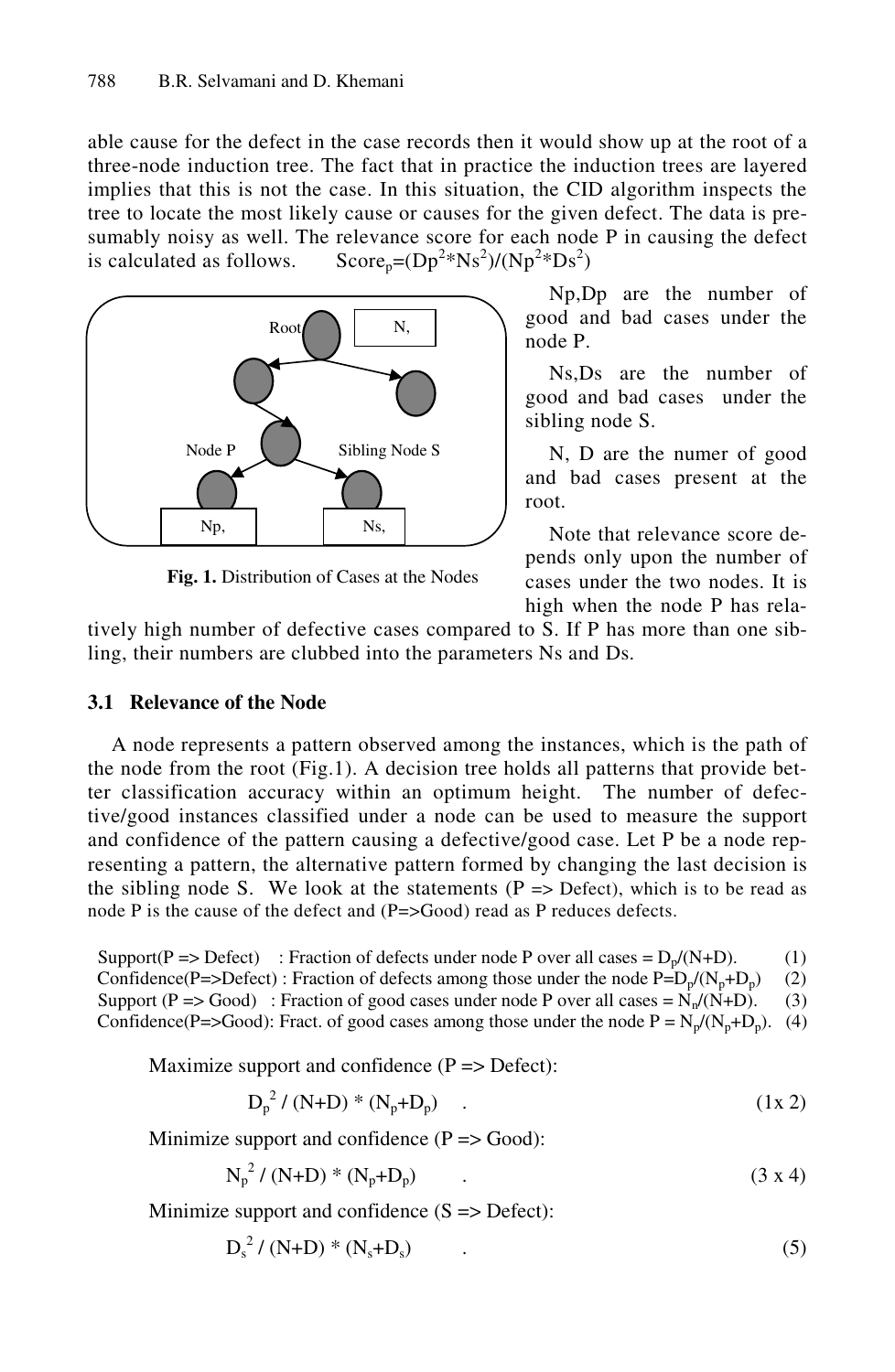Maximize support and confidence  $(S = > Good)$ :

$$
N_s^2 / (N+D) * (N_s + D_s)
$$
 (6)

Relevance of Node P in causing the defect

$$
D_p^2 N_s^2 / D_s^2 N_p^2 \t\t(1x2 \times 6 / 3x4 \times 5)
$$

Score(P=>Defect):  $(D_p^2N_s^2 + \text{residue}) / (D_s^2N_p^2 + \text{residue})$ 

Score(P=>Good) : 1/Score

We have avoided division by zero by adding a residue to the formula.

Earlier work to convert decision trees to rules focused on extracting more comprehensive structures from the tree preserving the accuracy of classification [7]. We are extracting the patterns those are more relevant with respect to the defect used to label the instances. In our earlier work [8,9] we had tried out the algorithm with defects in a refractory blocks manufacturing setting [5,6]. The induction tree classifying the defects in the case base was instrumental in the diagnosis process. The correlations suggested by the trees were in agreement with the experts' intuitions in creating trials during failures. These are rules, which extracted the domain knowledge from the collected cases. The experiments, done on the steel strips manufacturing domain, are described in the following section.

### **4 Experiments**

Data was obtained for 130 parameters from the domain. We have 1168 records from the domain and have done the analysis for three different types of defects namely scratch, edge cracks and dent punch. There were 231 records with scratches, 16 records with edge cracks and 51 with dent punch. The attributes Si (silicon) and others1 (other chemicals) are chemical characteristics of the raw material, the attributes A, B, C are the different vendors (names changed) of raw materials, CRMPasses is the number of times the sheet is passed through the CRM mills to reduce the thickness. The cases were labeled as D-defective case and N-Good case, based on the occurrence of the particular defect in the case to be analyzed.

#### **4.1 CBR C4.5 and CID**

The primary goal of the CBR implementation is to suggest process changes when there occurs a defect. When the CBR has cases, which do not provide any solution there is a gap in the system. The system retrieves cases based on the similarity of the problem, but lacks information to solve the problem. The case completion requires acquiring a solution for the problem. Note that all cases have defect description as part of the problem space, which is used to label the cases for induction There is enough information available for building the decision tree though cases are incomplete in the case base. The decision tree obtained using C4.5 is in Fig 2. Now to obtain a solution for a particular defect, we obtain the prominent patterns from the c4.5 using CID scoring. The results are shown in the Table1. This information when added to the cases, which have the particular defect, fills the gap in the system.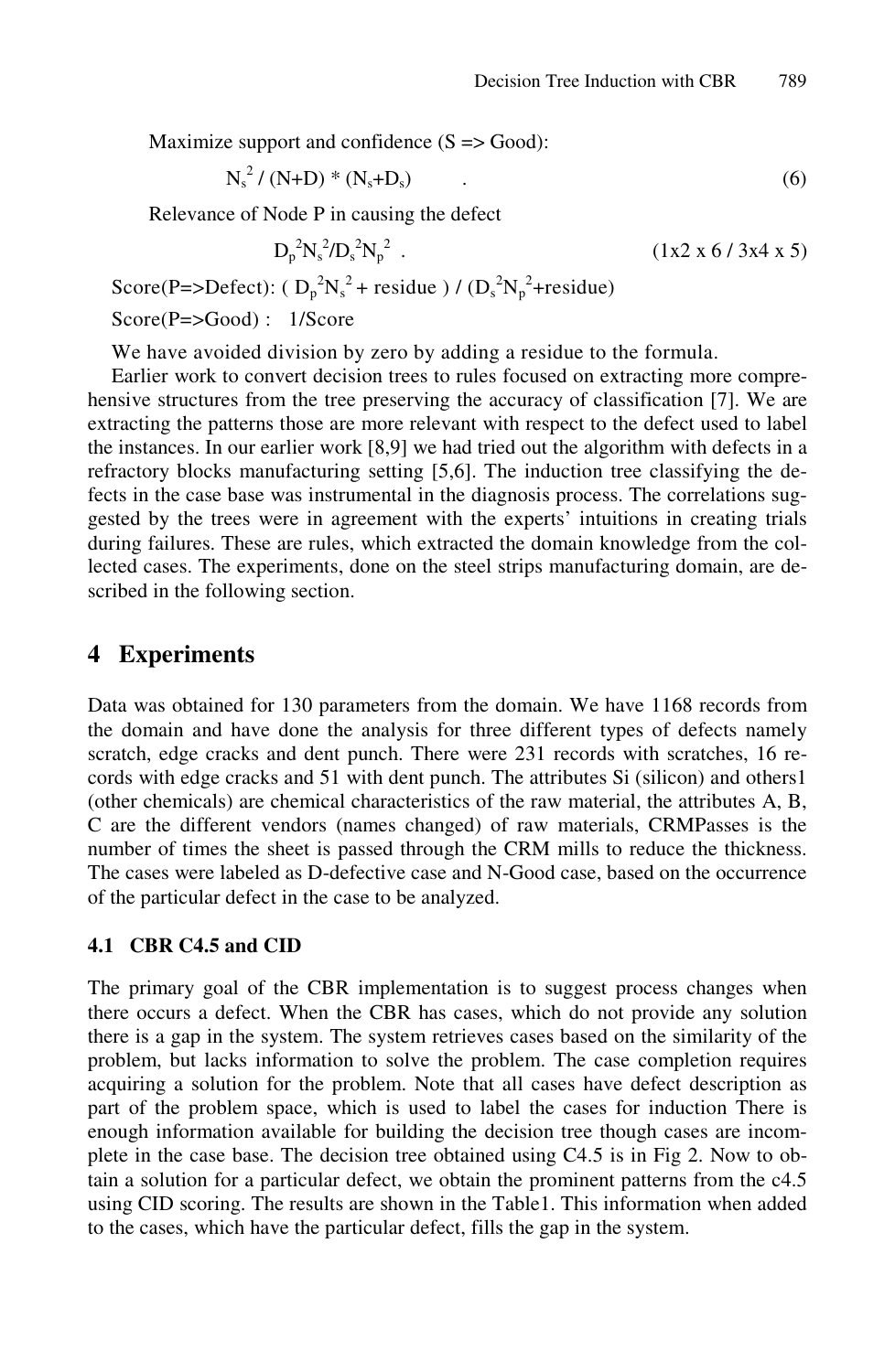

| Attribute       | - D  |                  | $N \mid$ Scor   1/Sc |      |
|-----------------|------|------------------|----------------------|------|
| Others          |      | 231.3 936.7      | 0                    |      |
| Other $1 \le 0$ |      | 227.4 853.6 33.6 |                      |      |
| Other $1 > 0$   | 3.8  | 83.2             | $\overline{0}$       | 33.6 |
| $Si \le 0.1$    |      | 223.4 746.3      | 62.0                 | 0    |
| Si > 0.1        | 4.1  | 107.3            | $\vert 0 \vert$      | 62.0 |
| Source $=A$     |      | 164.3 504.8      | 1.8                  | 0.6  |
| Source = $B$    | 3.8  | 81.2             | $\Omega$             | 49.1 |
| Source = $C$    | 11.4 | -4.6             | 73.5                 |      |
| Source $=D$     | 4.8  | 15.8             | 1.1                  |      |
| CRMPass<=5      |      | 120.5 242.0      | 8.9                  | 0.1  |
| CRMPass>5       |      | 43.8 262.7       | 0.1                  | 8.9  |

**Table 1.** The Scores Obtained by CID

**Fig. 2.** Analysis of scratch in strips manufacturing

## **4.2 Results**

The objective is to learn the causes for certain defects from the cases collected in the case base to complete the cases without solution. The incomplete cases may be filled up with their respective solutions based on the results obtained from the algorithm. Scratches

- If the raw material for the sheet had silicon  $\lt 0.1$  % then there were more scratches. The experts agreed upon this. (Shown as P1 and S1 in Fig. 2).
- The algorithm also identified that raw materials purchased from sourceB had less scratches and that from C had more (shown as P2 and S2 in Fig. 2).

Cracked Edges

Similarly %carbon being less was found to be the cause for cracked edges.

Dent Punch

 Analysis on dent punch showed that pass2thickness being less (mechanical property) caused the defect. But dentpunch is known to occurr due to use of defective raw material (chemical property). The nonconforming results were attributed to the scratch data being misclassified as dentpunch.

In the above experiment the experts could suggest a change in source raw material for better results in cases with scratches. Better classification of the defects scratch and dentpunch may avoid erroneous cases.

# **5 Conclusions**

Case Based Reasoning is built on the foundation of accumulating experience and reusing it to solve problems. Traditionally this reuse is direct, in the sense that the most similar case or a set of k most similar cases are retrieved and used directly. But com